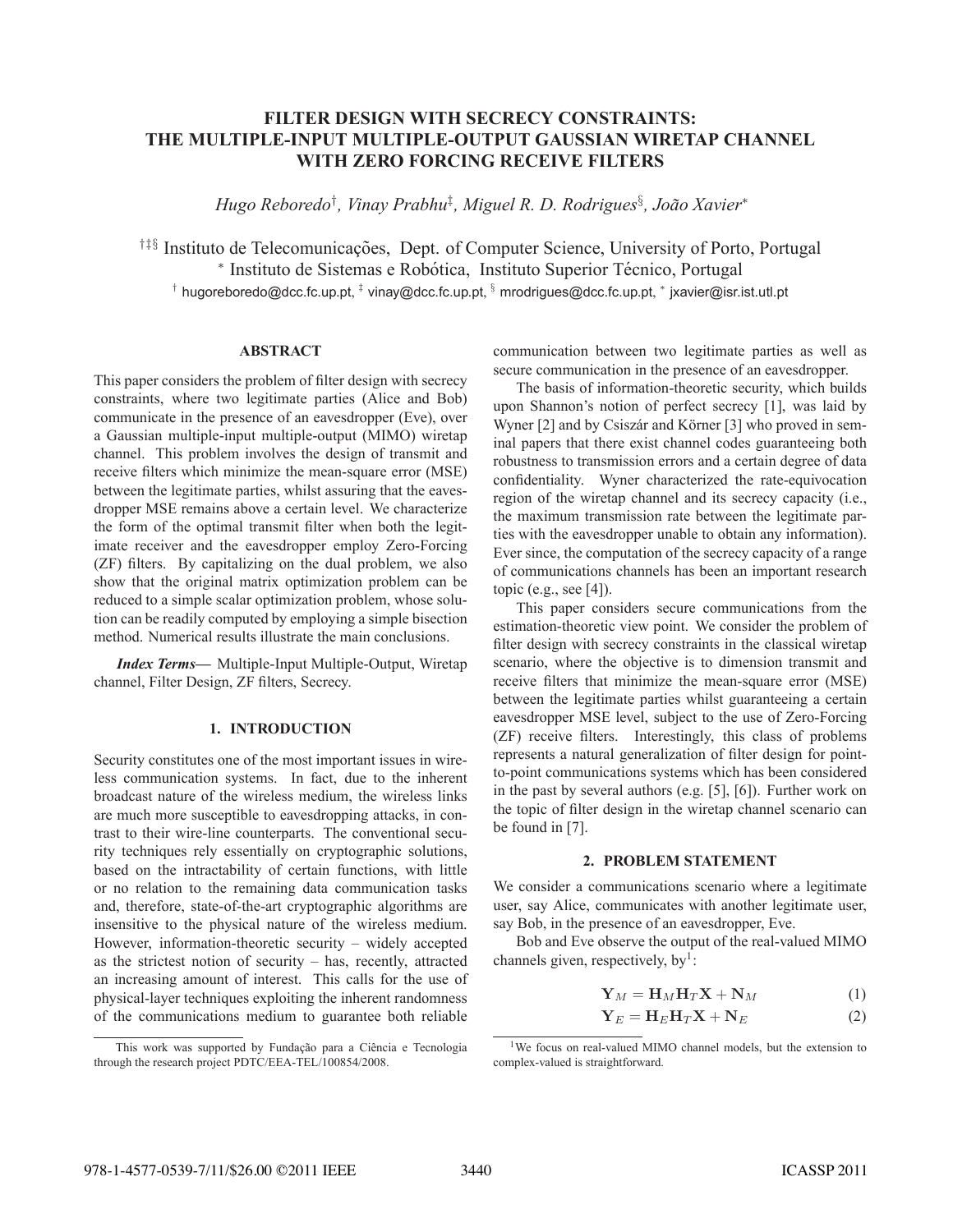where  $Y_M$  and  $Y_E$  are the  $n_M$  and the  $n_E$ -dimensional vectors of receive symbols, **X** is a m-dimensional vector of independent, zero-mean and unit-variance transmit symbols, and  $N_M$  and  $N_E$  are  $n_M$  and  $n_E$ -dimensional Gaussian random vectors with zero mean and identity covariance matrix. The  $n_M \times m$  matrix  $\mathbf{H}_M$  and the  $n_E \times m$  matrix  $\mathbf{H}_E$  contain the gains from each main and eavesdropper channel input to each main and eavesdropper channel output, respectively. The  $m \times m$  matrix  $\mathbf{H}_T$  represents Alice's transmit filter. We assume that  $H_M H_T$  and  $H_E H_T$  are full column rank, which implies that  $n_M \geq m$  and  $n_E \geq m$ . This is necessary to guarantee the existence of the solutions.

Bob's and Eve's estimate of the vector of input symbols are given by:  $\hat{\mathbf{X}}_M = \mathbf{H}_{BM} \mathbf{Y}_M$  (3)

$$
\hat{\mathbf{X}}_E = \mathbf{H}_{RE} \mathbf{Y}_E
$$
 (4)

where the 
$$
m \times n_M
$$
 matrix  $\mathbf{H}_{RM}$  and the  $m \times n_E$  matrix  $\mathbf{H}_{RE}$  represent Bob's and Eve's receive filters, respectively. In particular we consider a scenario where:

$$
\mathbf{H}_{RM}\mathbf{H}_M\mathbf{H}_T = \mathbf{I} \tag{5}
$$

$$
\mathbf{H}_{RE}\mathbf{H}_E\mathbf{H}_T = \mathbf{I} \tag{6}
$$

where **I** is the  $m \times m$  identity matrix. The justification for including the ZF constraints in equations (5) and (6) is to eliminate crosstalk between the various streams. Note also that the performance of linear ZF receivers is equivalent to that of optimal Wiener receivers in the regime of high SNR. Yet, one may still argue that a eavesdropper will always adopt the optimal linear receive filter – the Wiener filter – rather than the sub-optimal ZF receive filter. Interestingly, our numerical analysis will show that a situation where the legitimate receiver and the eavesdropper employ ZF filters is always more advantageous, in terms of information leakage, for the eavesdropper than the situation where the legitimate receiver and the eavesdropper employ the optimal Wiener filter.

In this setting, we take as a performance metric the MSE between the estimate of the input vector and the true input vector given by:

$$
MSE = \mathcal{E}\left[\|\mathbf{X} - \hat{\mathbf{X}}\|^2\right] \tag{7}
$$

The objective is to design the transmit filter that solves the optimization problem:

$$
\min \text{MSE}_M = \mathcal{E}\left[ \|\mathbf{X} - \hat{\mathbf{X}}_M\|^2 \right] \tag{8}
$$

subject to the security constraint:

$$
MSE_E = \mathcal{E}\left[\|\mathbf{X} - \hat{\mathbf{X}}_E\|^2\right] \ge \gamma \tag{9}
$$

and to the total power constraint:

$$
\operatorname{tr}\left(\mathbf{H}_T\mathbf{H}_T^{\dagger}\right) \le P_{avg} \tag{10}
$$

where  $\mathcal{E}(\cdot)$  denotes the expectation operator and  $(\cdot)^{\dagger}$  denotes the transpose.

It is important to note that this approach does not guarantee perfect information-theoretic security, in the sense of [1], [2] and [3].  $2$  The design of the filters based on the MSE criteria is instead, a means to provide additional confusion in a communications system. The rationale is based on the fact that some applications require a certain maximum MSE level to function properly, so that this approach would impair further the performance of the eavesdropper by imposing a threshold on its MSE level.

## **3. OPTIMAL RECEIVE FILTERS**

The design of the receive filters is trivial. In particular, the form of the receive filters follows immediately from the equations  $(5)$  and  $(6)$ :

$$
\mathbf{H}_{R_M}^* = \left(\mathbf{H}_T^\dagger \mathbf{H}_M^\dagger \mathbf{H}_M \mathbf{H}_T\right)^{-1} \mathbf{H}_T^\dagger \mathbf{H}_M^\dagger \tag{11}
$$

$$
\mathbf{H}_{R_E}^{\ \ *} = \left(\mathbf{H}_T^\dagger \mathbf{H}_E^\dagger \mathbf{H}_E \mathbf{H}_T\right)^{-1} \mathbf{H}_T^\dagger \mathbf{H}_E^\dagger \tag{12}
$$

The MSEs in the main and eavesdropper channels are then given by:

$$
MSE_M = \mathcal{E} \left[ \|\mathbf{X} - \mathbf{H}_{RM} \mathbf{Y}_M\|^2 \right] = \text{tr} \left\{ \left( \mathbf{H}_T^\dagger \mathbf{H}_M^\dagger \mathbf{H}_M \mathbf{H}_T \right)^{-1} \right\}
$$
(13)

$$
MSE_E = \mathcal{E}\left[\|\mathbf{X} - \mathbf{H}_{RE}\mathbf{Y}_E\|^2\right] = \text{tr}\left\{\left(\mathbf{H}_T^\dagger \mathbf{H}_E^\dagger \mathbf{H}_E \mathbf{H}_T\right)^{-1}\right\}
$$
(14)

#### **4. OPTIMAL TRANSMIT FILTER**

In view of  $(13)$  and  $(14)$ , the form of the optimal transmit filter corresponds to the solution of the optimization problem:

$$
\min_{\mathbf{H}_T} \; \text{tr}\left\{ \left( \mathbf{H}_T^{\dagger} \mathbf{H}_M^{\dagger} \mathbf{H}_M \mathbf{H}_T \right)^{-1} \right\} \tag{15}
$$

subject to the constraints:

$$
\operatorname{tr}\left\{ \left( \mathbf{H}_{T}^{\dagger} \mathbf{H}_{E}^{\dagger} \mathbf{H}_{E} \mathbf{H}_{T} \right)^{-1} \right\} \geq \gamma \tag{16}
$$

$$
\operatorname{tr}\left\{\mathbf{H}_T\mathbf{H}_T^{\dagger}\right\} \le P_{avg} \tag{17}
$$

and  $H_T H_T^{\dagger} > 0$ . Note that by considering the change of variables:  $\left(\mathbf{H}_T \mathbf{H}_T^{\dagger}\right)^{-1} = \mathbf{Z}, \left(\mathbf{H}_M^{\dagger} \mathbf{H}_M\right)^{-1} = \mathbf{A}$  and  $(\mathbf{H}_{E}^{\dagger} \mathbf{H}_{E})^{-1} = \mathbf{B}$ , it is possible to rewrite the optimization problem as follows:

$$
\min_{\mathbf{Z}} \ \text{tr}\{\mathbf{AZ}\} \tag{18}
$$

subject to the constraints:

$$
\mathsf{tr}\left\{\mathbf{BZ}\right\} \geq \gamma\tag{19}
$$

$$
\operatorname{tr}\left\{ \mathbf{Z}^{-1}\right\} \leq P_{avg} \tag{20}
$$

and  $Z \succ 0$ . One recognizes immediately that this is a standard convex optimization problem. The following theorem, which stems directly from the Karush-Kuh-Tucker optimality conditions  $[8]$ , defines the form of the optimal transmit filter.

 $2$ We consider this aspect in grater detail in section 6, where we analyze the mutual information in the eavesdropper channel.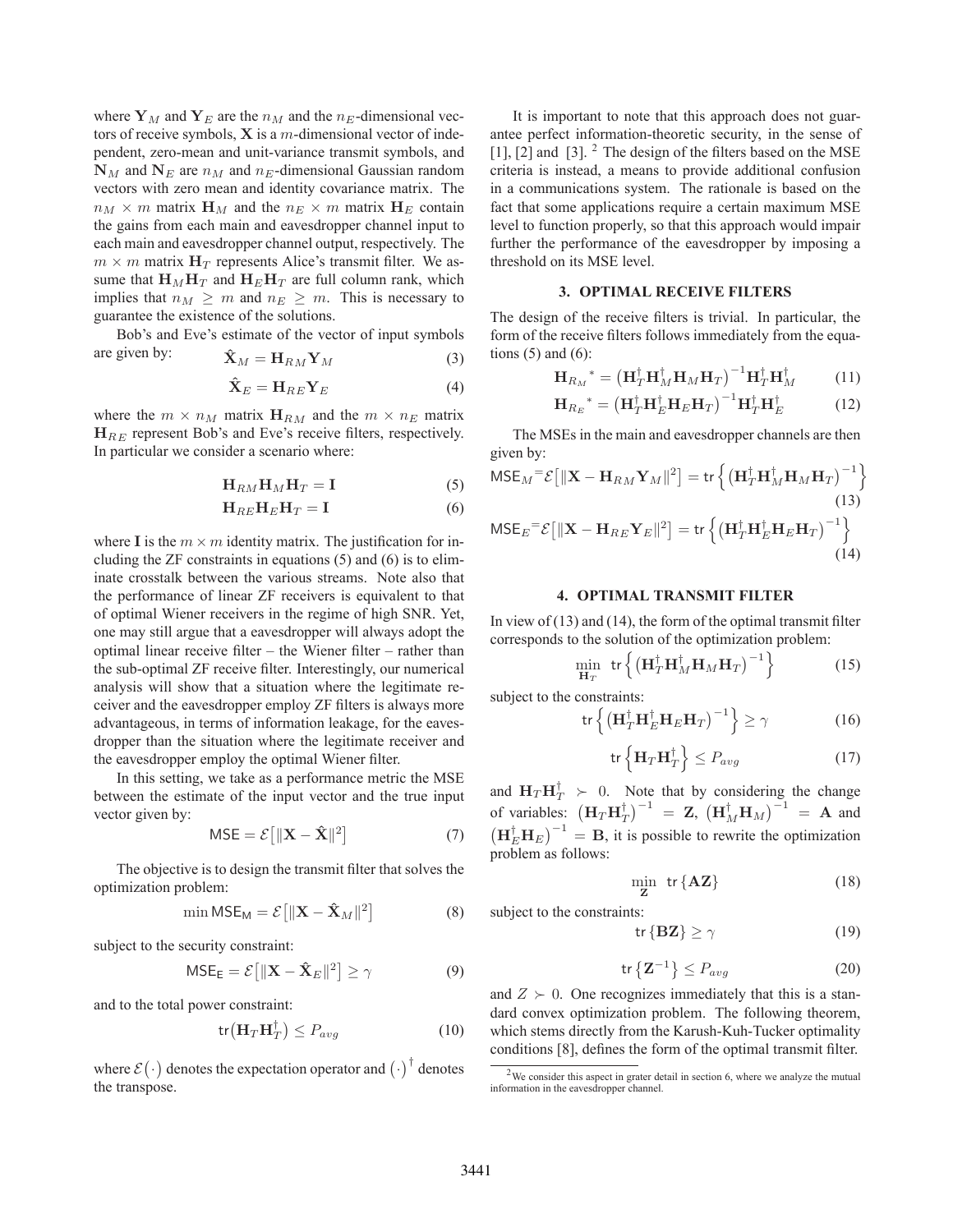**Theorem 1** *An optimal transmit filter is, without loss of generality, given by:*

$$
\mathbf{H}_T^* = \sqrt{\frac{P_{avg}}{\text{tr}\left\{\mathbf{A}^{1/2}\right\}}}\mathbf{A}^{1/4},
$$
\n
$$
\frac{\text{tr}\left\{\mathbf{A}^{1/2}\right\}}{P_{avg}}\text{tr}\left\{\mathbf{B}\mathbf{A}^{-1/2}\right\} > \gamma \qquad (21)
$$

$$
\mathbf{H}_T^* = \sqrt{\frac{P_{avg}}{\text{tr}\left\{ (\mathbf{A} - \nu \mathbf{B})^{1/2} \right\}} (\mathbf{A} - \nu \mathbf{B})^{1/4} ,
$$

$$
\frac{\text{tr}\left\{ \mathbf{A}^{1/2} \right\}}{P_{avg}} \text{tr}\left\{ \mathbf{B} \mathbf{A}^{-1/2} \right\} \leq \gamma \qquad (22)
$$

*where the value of the Lagrange multiplier ν is such that:* 

$$
\operatorname{tr}\left\{\mathbf{B}\left(\mathbf{A}-\nu\mathbf{B}\right)^{-1/2}\right\}\cdot\operatorname{tr}\left\{\left(\mathbf{A}-\nu\mathbf{B}\right)^{1/2}\right\}=\gamma\cdot P_{avg}\tag{23}
$$

**Remark**: The solution embodied in Theorem 1 exhibits two distinct regimes:

i) The regime where the security constraint is inactive  $\left(\frac{\text{tr}\left\{A^{1/2}\right\}}{P_{avg}}\text{tr}\left\{BA^{-1/2}\right\} > \gamma\right)$ , which typically occurs for low available power values. In this scenario, the matrix with left singular vectors of the transmit filter diagonalizes  $\left(\mathbf{H}_{M}^{\dagger}\mathbf{H}_{M}\right)^{-1}$ . This solution corresponds to the solution in [5].

ii) The regime where the security constraint is active  $\left(\frac{\text{tr}\left\{A^{1/2}\right\}}{P_{avg}}\text{tr}\left\{BA^{-1/2}\right\}\right) \leq \gamma$ , which typically occurs for high available power values. In this scenario, the matrix with the left singular vectors of the transmit filter diagonalizes  $\left[\left(\mathbf{H}_M^{\dagger} \mathbf{H}_M\right)^{-1} - \nu \left(\mathbf{H}_E^{\dagger} \mathbf{H}_E\right)^{-1}\right]$ . This result generalizes the result in [5].

#### **5. COMPUTATIONAL PROCEDURE**

The computation of the optimal transmit filter embodied in Theorem 1 requires finding the solution of the non-linear equation in (23), in order to determine the value of the Lagrange multiplier  $\nu$ . We shall now put forth a simpler procedure to design the optimal transmit filter based on the dual of the optimization problem.

Consider the Lagrangian of the optimization problem in  $(18) - (20)$ :

$$
\mathfrak{L}(\mathbf{Z}, \nu, \mu) = \text{tr}(\mathbf{AZ}) + \nu(\gamma - \text{tr}(\mathbf{BZ})) + \mu(\text{tr}(\mathbf{Z}^{-1}) - P_{avg})
$$
(24)

Consider also the dual function of the optimization problem in  $(18) - (20)$ :

$$
\mathfrak{L}\left(\nu,\mu\right) = \inf_{\mathbf{Z}>0} \mathfrak{L}\left(\mathbf{Z},\nu,\mu\right) \tag{25}
$$

where  $\nu \geq 0$  and  $\mu \geq 0$ . It is straightforward to show that the dual function reduces to:

$$
\mathfrak{L}(\nu,\mu) = 2\sqrt{\mu} \text{ tr } \left\{ \left( \mathbf{A} - \nu \mathbf{B} \right)^{\frac{1}{2}} \right\} - \mu P_{avg} + \nu \gamma
$$
  
, 
$$
\left( \mathbf{A} - \nu \mathbf{B} \right) \ge 0
$$
  
, 
$$
\mathfrak{L}(\nu,\mu) = -\infty
$$
, otherwise

The dual problem of the optimization problem in (18) - (20) is now given by:

$$
\max \quad 2\sqrt{\mu} \text{ tr}\left\{ \left( \mathbf{A} - \nu \mathbf{B} \right)^{\frac{1}{2}} \right\} - \mu P_{avg} + \nu \gamma \qquad (26)
$$

subject to:  $v \ge 0$  (27)  $\mu \geq 0$  (28)

$$
(\mathbf{A} - \nu \mathbf{B}) \ge 0 \tag{29}
$$

We can employ a two step procedure to express the solution: i) optimization over  $\mu$  for a fixed  $\nu$ ; ii) optimization over  $\nu$  for the optimal  $\mu$ . It is straightforward to show that the optimal value of  $\mu$  is given by:

$$
\mu = \frac{1}{P_{avg}^2} \left( \text{tr} \left\{ \left( \mathbf{A} - \nu \mathbf{B} \right)^{\frac{1}{2}} \right\} \right)^2 \tag{30}
$$

Consequently, the dual optimization problem reduces to:

$$
\max \frac{1}{P_{avg}} \left( \text{tr} \left\{ \left( \mathbf{A} - \nu \mathbf{B} \right)^{\frac{1}{2}} \right\} \right)^2 + \nu \gamma \tag{31}
$$

subject to:

$$
\nu \ge 0 \tag{32}
$$

$$
(\mathbf{A} - \nu \mathbf{B}) \ge 0 \tag{33}
$$

or, equivalently,

$$
\max \frac{1}{P_{avg}} \left( \text{tr} \left\{ \left( \mathbf{A} - \nu \mathbf{B} \right)^{\frac{1}{2}} \right\} \right)^2 + \nu \gamma \tag{34}
$$

subject to:

$$
0 \le \nu \le \lambda_{min} \left( \mathbf{B}^{-\frac{1}{2}} \mathbf{A} \mathbf{B}^{-\frac{1}{2}} \right) \tag{35}
$$

This is due to the fact that the positive semidefinite constraint  $(A - \nu B) \ge 0$  is equivalent to the constraint  $\nu \le$  $\lambda_{min}(\mathbf{B}^{-\frac{1}{2}}\mathbf{A}\mathbf{B}^{-\frac{1}{2}})$ , where  $\lambda_{min}(\mathbf{M})$  denotes the minimum eigenvalue of the positive definite matrix M.

The solution to the optimization problem  $(34) - (35)$  can be computed in a straightforward manner using, for example, the bisection method [9].

The optimal values of  $\mu$  in (30) and  $\nu$  then define the optimal transmit filter as follows:

$$
\mathbf{Z}^* = \sqrt{\mu} \big( \mathbf{A} - \nu \mathbf{B} \big)^{-\frac{1}{2}} \tag{36}
$$

In turn, the optimal transmit filter defines the ZF receive filters through  $(11)$  and  $(12)$ .

#### **6. NUMERICAL RESULTS**

We shall now present a set of numerical results in order to provide further insight into the problem of filter design with secrecy constraints. We consider a  $2 \times 2$  MIMO Gaussian